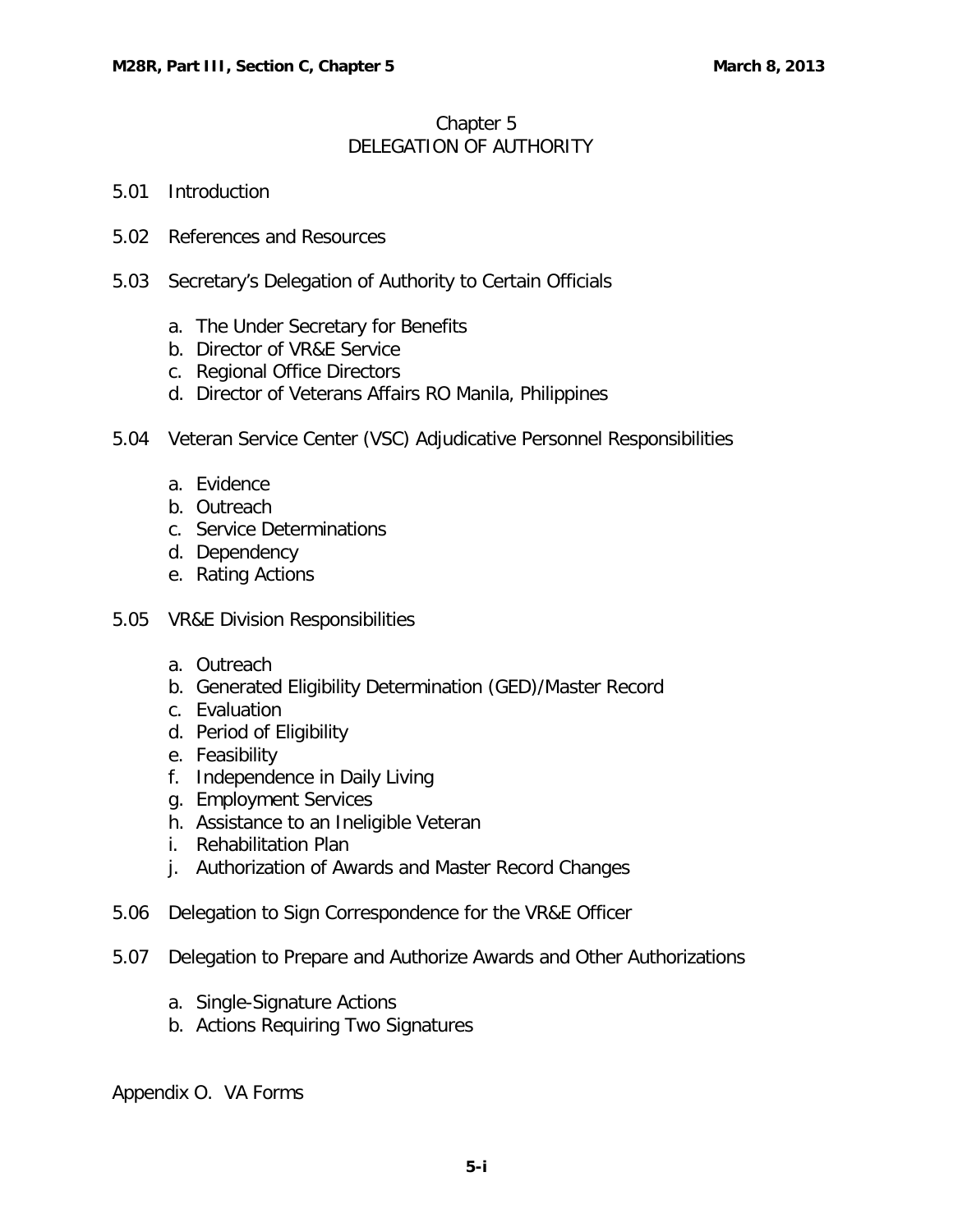## Chapter 5 DELEGATION OF AUTHORITY

## <span id="page-1-0"></span>5.01 Introduction

The Vocational Rehabilitation and Employment (VR&E) Division is responsible for providing comprehensive vocational services to a Veteran with service-connected disabilities and their eligible dependents and an eligible Servicemember. This chapter covers the authority given to the VR&E Division and Veterans Benefits Administration (VBA) Service Centers by the Secretary of the Department of Veterans Affairs (VA) to make findings and decisions under 38 United States Code (U.S.C.) Chapters 31, 34, 35 and 36 regarding entitlement to vocational rehabilitation benefits.

5.02 References and Resources

 Law: 38 U.S.C. 31 Regulations: 38 Code of Federal Regulations (CFR) 2.6 38 CFR 2.76 38 CFR 2.77 38 CFR 2.78 38 CFR 2.82 38 CFR 2.87 38 CFR 3.12 38 CFR 3.451 38 CFR 3.458 38 CFR 3.50 through 3.59 38 CFR 3.6 38 CFR 21.328 38 CFR 21.330 38 CFR 21.410

- VA Form: VAF 28-1900, Disabled Veterans Application for Vocational Rehabilitation
- 5.03 Secretary's Delegation of Authority to Certain Officials
	- a. The Under Secretary for Benefits

The Secretary delegates authority to the Under Secretary for Benefits to make findings and decisions under 38 U.S.C. Chapter 31 and regulations, precedents and instructions that affect vocational rehabilitation services for a Veteran with disabilities (38 CFR 21.410). The Under Secretary for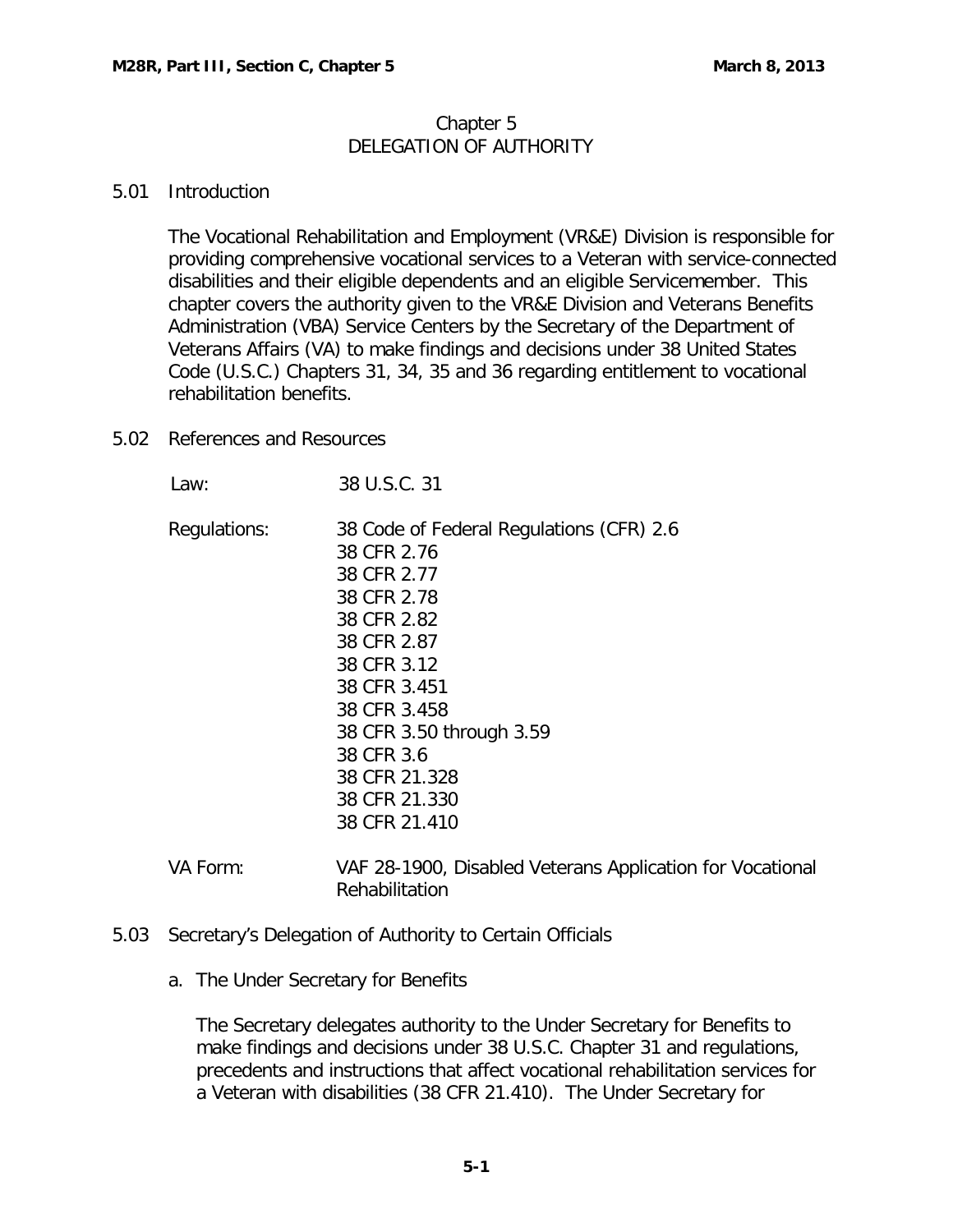<span id="page-2-0"></span>Benefits may further delegate this authority to supervisory and nonsupervisory VR&E and Veteran Service Center (VSC) adjudicative staff to determine entitlement to vocational rehabilitation and employment services for a Veteran with service-connected disabilities, their eligible dependents and an eligible Servicemember (38 CFR 2.6).

b. Director of VR&E Service

The Director of VR&E Service or designee is delegated authority to oversee and ensure that all VR&E Service program activities are implemented according to established laws, regulations and policies. This includes all programs of vocational rehabilitation, education or special restorative training under 38 U.S.C. Chapters 31, 34, 35 and 36.

c. Regional Office Directors

Regional Office (RO) Directors are delegated authority to oversee the divisions that carry out the functions of VBA. These include VR&E, VSC and Finance divisions.

d. Director of the Department of Veteran Affairs' Regional Office (VARO) Manila, **Philippines** 

The Director of VARO Manila, Philippines is delegated authority to exercise the same authorities delegated to directors of ROs in the United States, which are appropriate to the administration in the Republic of the Philippines of the laws administered by the VA (38 CFR 2.6  $(9)(b)(2)$ ).

- 5.04 Veteran Service Center (VSC) Adjudicative Personnel Responsibilities
	- a. Evidence

The VSC develops the evidence necessary to establish or deny basic eligibility for Chapter 31 benefits.

b. Outreach

As part of the process, the VSC notifies a Veteran of an initial award of compensation or an increase in the evaluation of a service-connected condition. VSC adjudicative personnel must ensure that material concerning Chapter 31, including VAF 28-1900, Disabled Veterans Application for Vocational Rehabilitation, is attached to the compensation award letter.

c. Service Determinations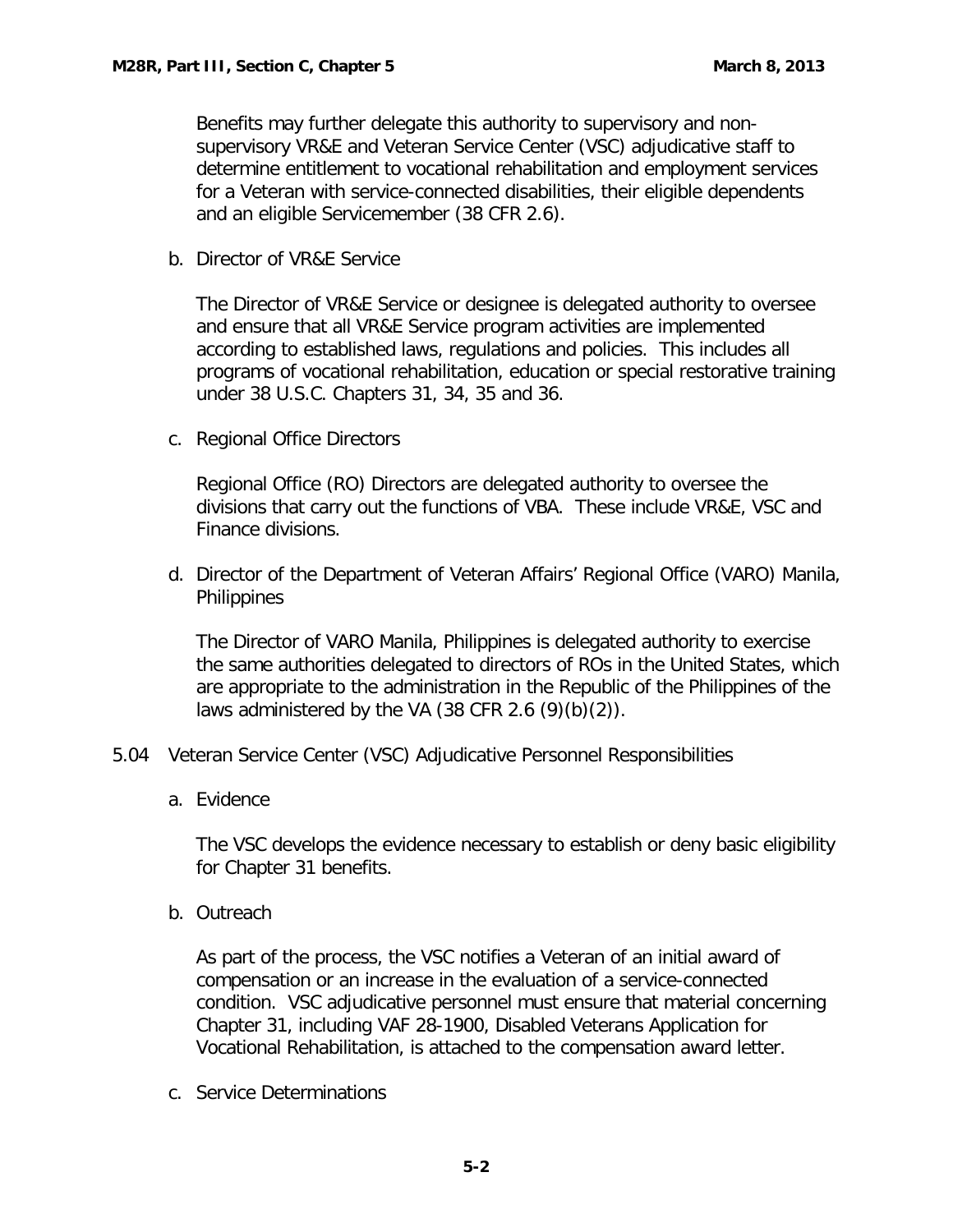<span id="page-3-0"></span>The VSC determines the character and duration of the Veteran's military service based on all the following items:

- Periods of active duty in the military, naval, air or other qualifying service (38 CFR 3.6)
- Character of discharge (38 CFR 3.12)
- Line of duty, to include establishing whether willful misconduct or vicious habits caused the disability
- d. Dependency

The VSC establishes dependency for payment of the correct rate of subsistence allowance and determines the correct rate of any apportionment of subsistence allowance granted (38 CFR 3.451, 3.458, 3.50 through 3.59, 21.328 and 21.330).

e. Rating Actions

The VSC adjudicates rating decisions regarding basic eligibility for Chapter 31 benefits.

5.05 VR&E Division Responsibilities

The VR&E Division has the overall responsibility to ensure the successful implementation of the VR&E program, including the following activities:

a. Outreach

The VR&E Division conducts outreach activities with sustained efforts to encourage a potentially eligible Veteran to apply for and enter the VR&E program.

b. Generated Eligibility Determination (GED)/Master Record

The VR&E Division processes the GED upon receipt of application and establishes the Veteran's Benefits Delivery Network (BDN) Chapter 31 Master Record.

c. Evaluation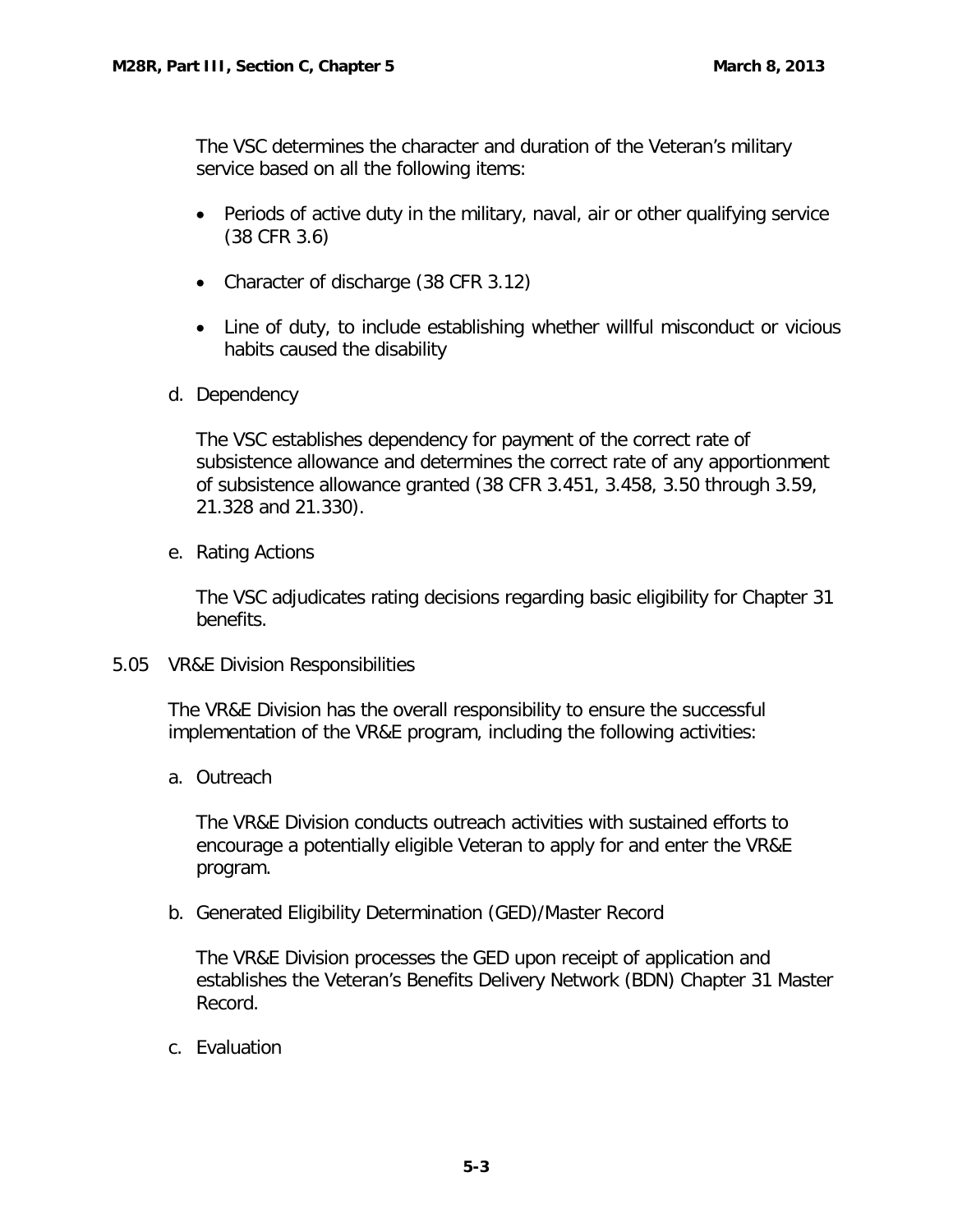<span id="page-4-0"></span>The VR&E Division provides a comprehensive evaluation of each claimant's abilities, disabilities, interests, skills and personal and work history to determine entitlement to Chapter 31 benefits. As part of this evaluation, VR&E will perform the following actions:

- 1. Determine whether an employment handicap exists.
- 2. If an employment handicap exists, determine whether the employment handicap is serious.
- d. Period of Eligibility

The VR&E Division confirms the basic 12-year period of eligibility established by the VSC in the Chapter 31 Master Record and authorizes any necessary adjustments to the period.

e. Feasibility

The VR&E Division determines the current, reasonable feasibility of achievement of a vocational goal for each program participant.

f. Independence in Daily Living

The VR&E Division evaluates the ability of the program participant to function independently in his/her family and community.

g. Employment Services

The VR&E Division determines the Veteran's eligibility for employment services.

h. Assistance to an Ineligible Veteran

VR&E staff has a duty to assist a Veteran found not entitled to Chapter 31 benefits with finding alternative vocational, educational and other programs to which he/she may be entitled.

i. Rehabilitation Plan

The VR&E Division develops a rehabilitation plan with the eligible program participant that details the steps necessary to reach the rehabilitation goal and monitors his/her progress toward the goal.

j. Authorization of Awards and Master Record Changes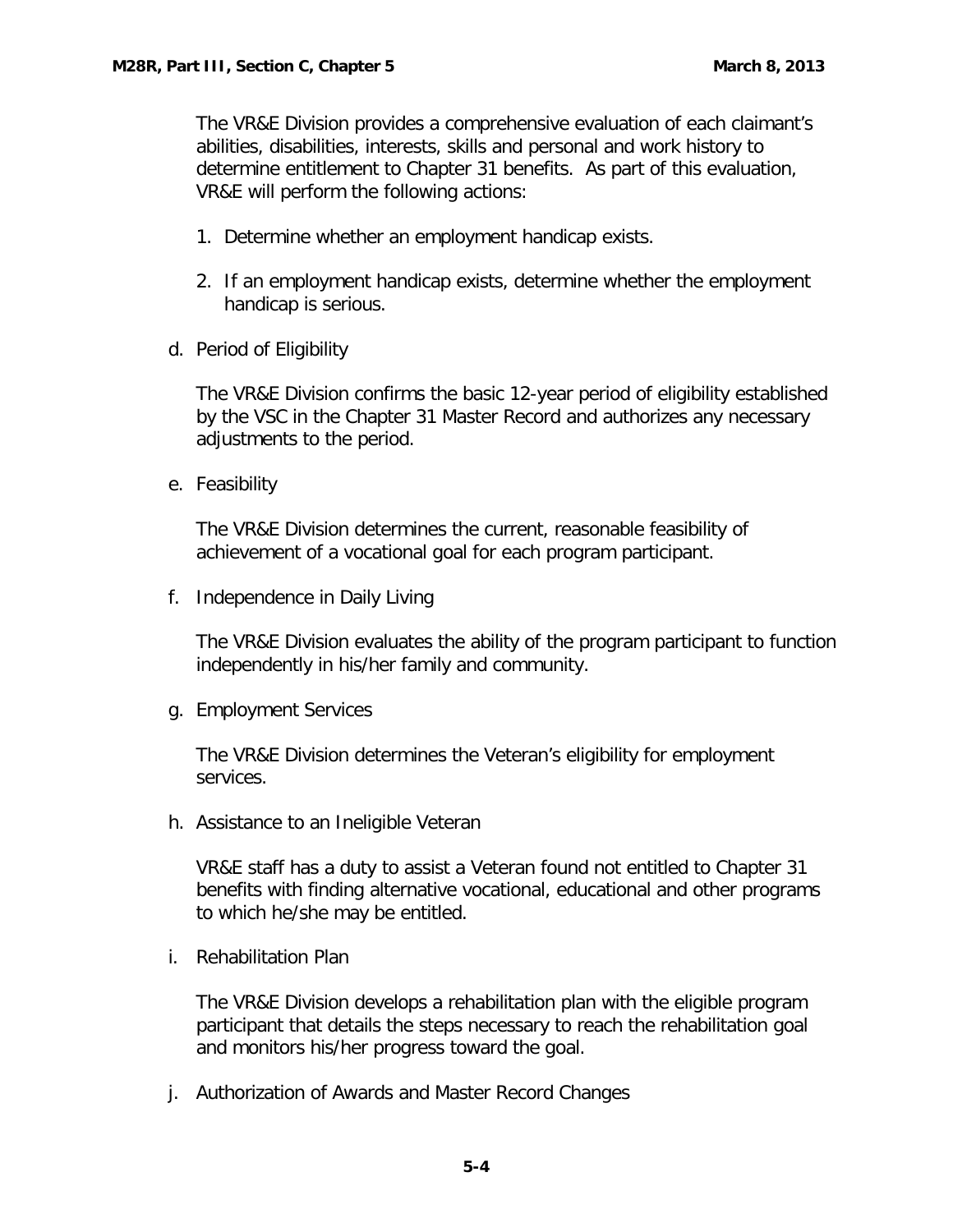<span id="page-5-0"></span>The VR&E Division prepares and/or authorizes awards, suspensions and terminations of subsistence allowance, as well as the preparation and adjustment of record-purpose awards, other changes to the Chapter 31 payment system and any changes to the BDN Chapter 31 Master Record.

5.06 Delegation to Sign Correspondence for the VR&E Officer

The VR&E Officer (VREO) may delegate authority to sign his/her name to any correspondence relating to the processing of vocational rehabilitation claims.

- 5.07 Delegation to Prepare and Authorize Awards and Other Authorizations
	- a. Single-Signature Actions

The VREO, at his/her discretion, may designate specific fully-trained employees for processing Chapter 31 actions. The designated staff's signature will be the only one required for approval except as described below.

b. Actions Requiring Two Signatures

The preparer of an award or authorization must always sign it. The following actions require additional signatures of approval:

1. Apportioned Awards

A senior adjudicator or a higher-level employee must review and sign all apportioned awards.

2. Award Actions for Veteran-Employees

A division chief or a higher-level employee must review and sign all award actions for Veteran-Employees, including work-study students.

3. Administrative Decisions

A division chief or a higher-level employee must review and sign administrative decisions when required by regulation or publication.

4. Trainees

While a staff member is still in initial training, he/she may not be granted single-signature authority for Chapter 31 awards or other authorizations.